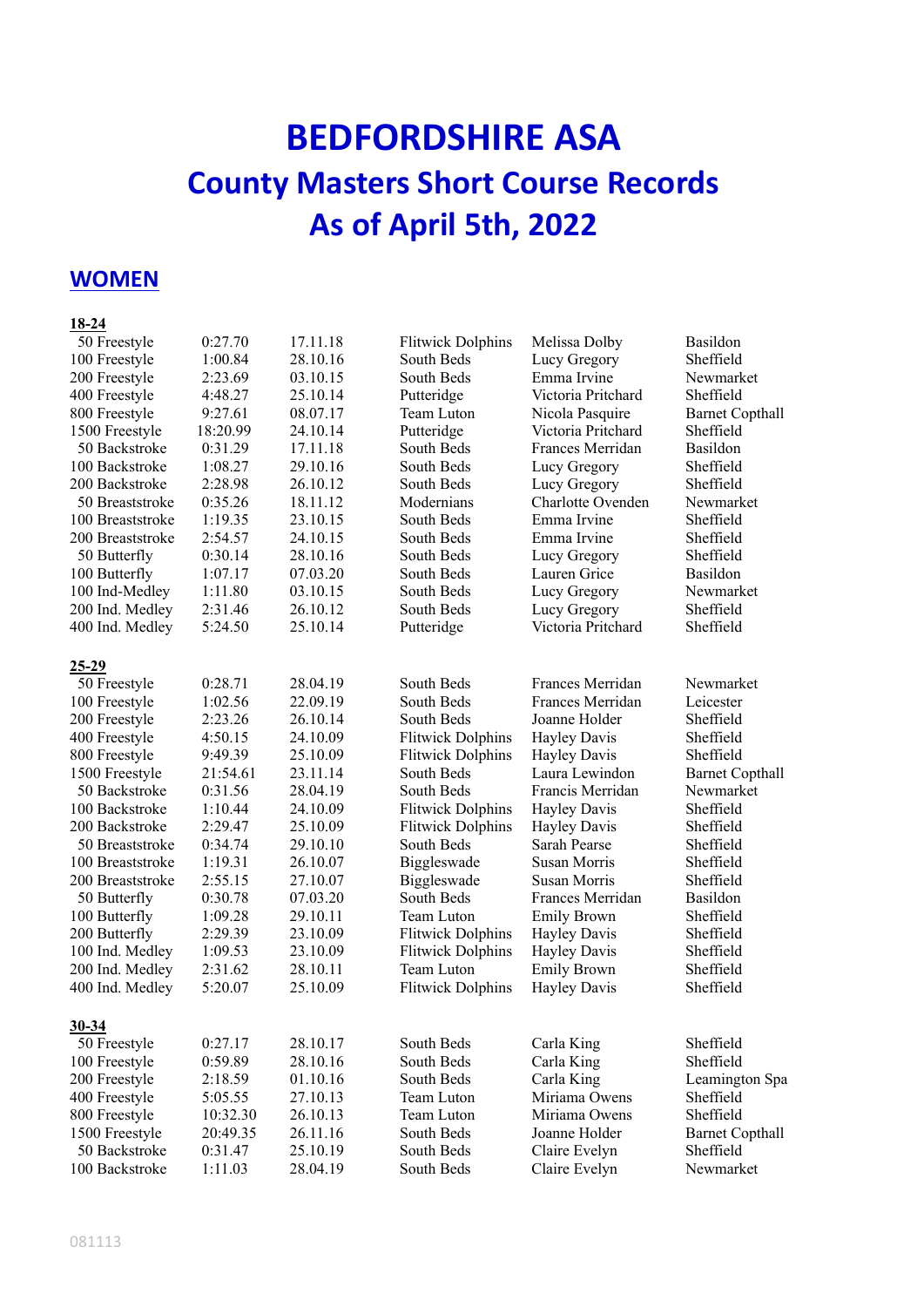| 200 Backstroke   | 2:41.49  | 29.09.19 | <b>Flitwick Dolphins</b> | Rachael Stevenson  | Newmarket              |
|------------------|----------|----------|--------------------------|--------------------|------------------------|
| 50 Breaststroke  | 0:34.89  | 26.10.14 | South Beds               | Sarah Pearse       | Sheffield              |
| 100 Breaststroke | 1:18.78  | 28.10.17 | South Beds               | Joanne Holder      | Sheffield              |
| 200 Breaststroke | 3:03.71  | 05.03.16 | South Beds               | Joanne Holder      | Bracknell              |
| 50 Butterfly     | 0:30.53  | 27.10.18 | South Beds               | Claire Evelyn      | Sheffield              |
| 100 Butterfly    | 1:12.36  | 28.04.19 | South Beds               | Claire Evelyn      | Newmarket              |
| 100 Ind-Medley   | 1:10.83  | 18.05.19 | South Beds               | Claire Evelyn      | Rugby                  |
| 200 Ind. Medley  | 2:42.43  | 26.05.18 | South Beds               | Claire Evelyn      | Rugby                  |
|                  | 6:33.14  | 16.05.15 | South Beds               |                    |                        |
| 400 Ind-Medley   |          |          |                          | Jenny Owens        | Leamington Spa         |
| $35 - 39$        |          |          |                          |                    |                        |
| 50 Freestyle     | 0:27.18  | 28.10.18 | South Beds               | Carla King         | Sheffield              |
| 100 Freestyle    | 1:01.06  | 26.10.18 | South Beds               | Carla King         | Sheffield              |
| 200 Freestyle    | 2:18.53  | 23.10.15 | Putteridge               | Miriama Owens      | Sheffield              |
| 400 Freestyle    | 4:56.50  | 24.10.15 | Putteridge               | Miriama Owens      | Sheffield              |
| 800 Freestyle    | 10:22.41 | 25.10.15 | Putteridge               | Miriama Owens      | Sheffield              |
| 1500 Freestyle   | 22:32.63 | 27.11.16 | South Beds               | Clare J Warren     | <b>Barnet Copthall</b> |
| 50 Backstroke    | 0:34.21  | 30.10.16 | South Beds               | Samantha Hammond   | Sheffield              |
| 100 Backstroke   | 1:15.70  | 10.10.21 | <b>Flitwick Dolphins</b> | Rachael Stevenson  | Newmarket              |
| 200 Backstroke   | 2:44.02  | 10.10.21 | <b>Flitwick Dolphins</b> | Rachael Stevenson  | Newmarket              |
|                  | 0:33.89  | 27.10.19 | South Beds               |                    | Sheffield              |
| 50 Breaststroke  |          |          |                          | Carla King         |                        |
| 100 Breaststroke | 1:18.23  | 15.09.19 | South Beds               | Carla King         | <b>Barnet Copthall</b> |
| 200 Breaststroke | 3:00.84  | 27.10.18 | South Beds               | Sarah Pearse       | Sheffield              |
| 50 Butterfly     | 0:31.37  | 28.10.16 | Putteridge               | Miriama Owens      | Sheffield              |
| 100 Butterfly    | 1:16.11  | 27.10.17 | South Beds               | Samantha Hammond   | Sheffield              |
| 100 Ind. Medley  | 1:12.21  | 05.03.22 | <b>Biggleswade</b>       | <b>Vicky Spong</b> | <b>Bracknell</b>       |
| 200 Ind-Medley   | 2:38.03  | 29.10.16 | Putteridge               | Miriama Owens      | Sheffield              |
|                  |          |          |                          |                    |                        |
| 40-44            |          |          |                          |                    |                        |
| 50 Freestyle     | 0:31.00  | 26.10.19 | Team Luton               | Kelly Cooke        | Sheffield              |
| 100 Freestyle    | 1:07.59  | 19.09.21 | Team Luton               | Jo Mitchinson      | <b>Barnet Copthall</b> |
| 200 Freestyle    | 2:21.98  | 10.10.21 | Team Luton               | Jo Mitchinson      | Newmarket              |
| 400 Freestyle    | 4:50.94  | 10.10.21 | Team Luton               | Jo Mitchinson      | Newmarket              |
| 800 Freestyle    | 10:08.36 | 29.10.21 | Team Luton               | Jo Mitchinson      | Sheffield              |
| 1500 Freestyle   | 19:16.04 | 29.10.21 | Team Luton               | Jo Mitchinson      | Sheffield              |
| 50 Backstroke    | 0:36.61  | 07.03.20 | Team Luton               | Kelly Cooke        | Bracknell              |
| 100 Backstroke   | 1:18.88  | 24.10.09 | Biggleswade              | Louise Jarvis      | Sheffield              |
| 200 Backstroke   | 2:35.29  | 10.10.21 | Team Luton               | Jo Mitchinson      | Newmarket              |
| 50 Breaststroke  | 0:42.35  | 20.11.16 | <b>Flitwick Dolphins</b> | Judy Thompson      | Newmarket              |
| 100 Breaststroke | 1:34.29  | 05.03.22 | <b>Biggleswade</b>       | <b>Susan Evans</b> | <b>Bracknell</b>       |
| 200 Breaststroke | 3:25.31  | 09.07.17 | South Beds               | Emma Roch          | <b>Barnet Copthall</b> |
| 50 Butterfly     | 0:35.38  | 10.11.19 | South Beds               | Chrissie Dixon     | <b>Bury St Edmunds</b> |
| 100 Butterfly    | 1:15.02  | 10.10.21 | Team Luton               | Jo Mitchinson      | Newmarket              |
| 100 Ind. Medley  | 1:19.80  | 05.03.22 | <b>Biggleswade</b>       | <b>Susan Evans</b> | <b>Bracknell</b>       |
| 200 Ind. Medley  | 2:54.78  | 24.10.09 | Biggleswade              | Louise Jarvis      | Sheffield              |
|                  |          |          |                          |                    |                        |
| $45 - 49$        |          |          |                          |                    |                        |
| 50 Freestyle     | 0:29.21  | 20.11.16 | <b>Flitwick Dolphins</b> | Liz Woolner        | Newmarket              |
| 100 Freestyle    | 1:05.40  | 16.02.14 | <b>Flitwick Dolphins</b> | Liz Woolner        | Sudbury                |
| 200 Freestyle    | 2:25.85  | 13.07.14 | <b>Flitwick Dolphins</b> | Liz Woolner        | <b>Barnet Copthall</b> |
| 400 Freestyle    | 5:07.21  | 04.10.14 | <b>Flitwick Dolphins</b> | Liz Woolner        | Newmarket              |
| 1500 Freestyle   | 29:42.64 | 27.11.10 | South Beds               | Jeanetta Lee       | <b>Barnet Copthall</b> |
| 50 Backstroke    | 0:34.42  | 20.03.16 | <b>Flitwick Dolphins</b> | Liz Woolner        | Hucknell               |
| 100 Backstroke   | 1:15.73  | 30.03.14 | <b>Flitwick Dolphins</b> | Liz Woolner        | Leamington             |
| 200 Backstroke   | 2:49.43  | 25.10.14 | <b>Flitwick Dolphins</b> | Liz Woolner        | Sheffield              |
| 50 Breaststroke  | 0:42.08  | 04.10.14 | <b>Flitwick Dolphins</b> | Liz Woolner        | Newmarket              |
| 100 Breaststroke | 1:31.86  | 13.07.14 | <b>Flitwick Dolphins</b> | Liz Woolner        | <b>Barnet Copthall</b> |
| 50 Butterfly     | 0:30.75  | 25.10.14 | <b>Flitwick Dolphins</b> | Liz Woolner        | Sheffield              |
| 100 Butterfly    | 1:08.81  | 25.10.14 | <b>Flitwick Dolphins</b> | Liz Woolner        | Sheffield              |
| 100 Ind-Medley   | 1:13.80  | 24.10.14 | <b>Flitwick Dolphins</b> | Liz Woolner        | Sheffield              |
|                  |          |          |                          |                    |                        |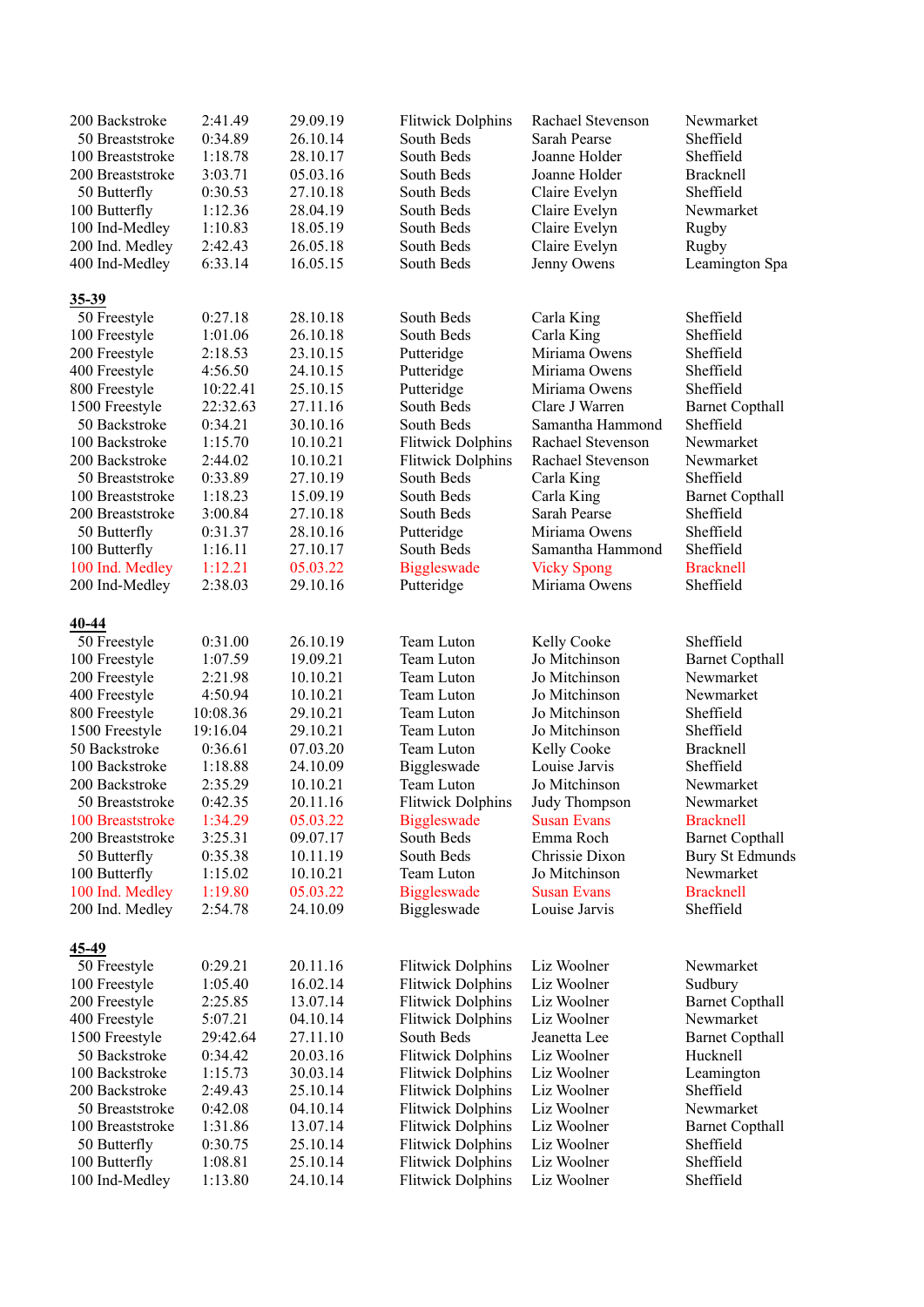| 200 Ind-Medley<br>400 Ind-Medley     | 2:44.71<br>6:21.11 | 13.07.14<br>25.10.19 | <b>Flitwick Dolphins</b><br>Team Luton | Liz Woolner<br>Karen MacKenzie                   | <b>Barnet Copthall</b><br>Sheffield |
|--------------------------------------|--------------------|----------------------|----------------------------------------|--------------------------------------------------|-------------------------------------|
| $50 - 54$                            |                    |                      |                                        |                                                  |                                     |
| 50 Freestyle                         | 0:29.01            | 19.02.17             | <b>Flitwick Dolphins</b>               | Liz Woolner                                      | Sudbury                             |
| 100 Freestyle                        | 1:05.03            | 09.07.17             | <b>Flitwick Dolphins</b>               | Liz Woolner                                      | <b>Barnet Copthall</b>              |
| 200 Freestyle                        | 2:28.64            | 16.02.20             | <b>Flitwick Dolphins</b>               | Liz Woolner                                      | Sudbury                             |
| 400 Freestyle                        | 5:10.30            | 03.03.19             | <b>Flitwick Dolphins</b>               | Liz Woolner                                      | Basildon                            |
| 800 Freestyle                        | 10:42.58           | 08.07.17             | <b>Flitwick Dolphins</b>               | Liz Woolner                                      | <b>Barnet Copthall</b>              |
| 1500 Freestyle                       | 25:42.05           | 25.11.12             | South Beds                             | Jacqueline Maycock                               | <b>Barnet Copthall</b>              |
| 50 Backstroke                        | 0:34.30            | 19.02.17             | <b>Flitwick Dolphins</b>               | Liz Woolner                                      | Sudbury                             |
| 100 Backstroke                       | 1:15.22            | 14.05.17             | <b>Flitwick Dolphins</b>               | Liz Woolner                                      | Nuneaton                            |
| 200 Backstroke                       | 3:29.10            | 29.03.14             | South Beds                             | Jacqueline Maycock                               | Leamington Spa                      |
| 50 Breaststroke                      | 0:41.37            | 14.05.17             | <b>Flitwick Dolphins</b>               | Liz Woolner                                      | Nuneaton                            |
| 100 Breaststroke                     | 1:41.93            | 22.09.13             | South Beds                             | Jacqueline Maycock                               | <b>Barnet Copthall</b>              |
| 200 Breaststroke                     | 3:34.98            | 25.10.13             | South Beds                             | Jacqueline Maycock                               | Sheffield                           |
| 50 Butterfly                         | 0:30.48            | 18.02.18             | <b>Flitwick Dolphins</b>               | Liz Woolner                                      | Sudbury                             |
| 100 Butterfly                        | 1:08.47            | 18.02.18             | <b>Flitwick Dolphins</b>               | Liz Woolner                                      | Sudbury                             |
| 100 Ind. Medley                      | 1:16.49            | 03.03.18             | <b>Flitwick Dolphins</b>               | Liz Woolner                                      | <b>Bracknell</b>                    |
| 200 Ind. Medley                      | 2:42.95            | 09.07.17             | <b>Flitwick Dolphins</b>               | Liz Woolner                                      | <b>Barnet Copthall</b>              |
| 400 Ind. Medley                      | 7:21.14            | 16.05.15             | South Beds                             | Jacqueline Maycock                               | Leamington Spa                      |
| $55 - 59$                            |                    |                      |                                        |                                                  |                                     |
| 50 Freestyle                         | 0:29.57            | 12.03.22             | <b>Flitwick Dolphins</b>               | Liz Woolner                                      | <b>Basildon</b>                     |
| 100 Freestyle                        | 1:13.84            | 12.03.22             | <b>Flitwick Dolphins</b>               | Liz Woolner                                      | <b>Basildon</b>                     |
| 200 Freestyle                        | 2:33.71            | 12.03.22             | <b>Flitwick Dolphins</b>               | Liz Woolner                                      | <b>Basildon</b>                     |
| 400 Freestyle                        | 5:13.43            | 12.03.22             | <b>Flitwick Dolphins</b>               | Liz Woolner                                      | <b>Basildon</b>                     |
| 800 Freestyle                        | 12:06.91           | 25.10.09             | South Beds                             | <b>Christine Ayers</b>                           | Sheffield                           |
| 1500 Freestyle                       | 23:07.90           | 22.11.09             | South Beds                             | Christine Ayers                                  | <b>Barnet Copthall</b>              |
| 50 Backstroke                        | 0:34.43            | 05.03.22             | <b>Flitwick Dolphins</b>               | Liz Woolner                                      | <b>Bracknell</b>                    |
| 100 Backstroke                       | 1:34.21            | 04.09.11             | South Beds                             | <b>Christine Ayers</b>                           | <b>Barnet Copthall</b>              |
| 200 Backstroke                       | 3:23.34            | 06.10.12             | South Beds                             | <b>Christine Ayers</b>                           | Newmarket                           |
| 50 Breaststroke                      | 0:42.91<br>1:34.06 | 23.10.09             | South Beds<br>South Beds               | <b>Christine Ayers</b><br><b>Christine Ayers</b> | Sheffield                           |
| 100 Breaststroke<br>200 Breaststroke | 3:22.71            | 23.10.09<br>24.10.09 | South Beds                             |                                                  | Sheffield<br>Sheffield              |
| 50 Butterfly                         | 0:31.26            | 05.03.22             | <b>Flitwick Dolphins</b>               | <b>Christine Ayers</b><br><b>Liz Woolner</b>     | <b>Bracknell</b>                    |
| 100 Butterfly                        | 1:09.89            | 20.03.22             | <b>Flitwick Dolphins</b>               | Liz Woolner                                      | Hucknall                            |
| 200 Butterfly                        | 3:36.34            | 03.03.12             | South Beds                             | Christine Avers                                  | Bracknell                           |
| 100 Ind. Medley                      | 1:17.00            | 05.03.22             | <b>Flitwick Dolphins</b>               | Liz Woolner                                      | <b>Bracknell</b>                    |
| 200 Ind. Medley                      | 2:47.31            | 20.03.22             | <b>Flitwick Dolphins</b>               | Liz Woolner                                      | Hucknall                            |
| 400 Ind. Medley                      | 6:52.61            | 30.10.10             | South Beds                             | <b>Christine Ayers</b>                           | Sheffield                           |
| $60 - 64$                            |                    |                      |                                        |                                                  |                                     |
| 50 Freestyle                         | 0:35.91            | 17.03.13             | South Beds                             | Christine Ayers                                  | Hucknall                            |
| 100 Freestyle                        | 1:20.28            | 27.04.13             | South Beds                             | <b>Christine Ayres</b>                           | Leamington                          |
| 200 Freestyle                        | 2:52.04            | 29.10.16             | South Beds                             | <b>Christine Ayers</b>                           | Sheffield                           |
| 400 Freestyle                        | 5:57.64            | 05.10.13             | South Beds                             | <b>Christine Ayers</b>                           | Newmarket                           |
| 800 Freestyle                        | 12:08.28           | 12.07.14             | South Beds                             | <b>Christine Ayers</b>                           | <b>Barnet Copthall</b>              |
| 1500 Freestyle                       | 23:16.16           | 23.11.14             | South Beds                             | <b>Christine Ayers</b>                           | <b>Barnet Copthall</b>              |
| 50 Backstroke                        | 0:42.92            | 17.03.13             | South Beds                             | <b>Christine Ayers</b>                           | Hucknall                            |
| 100 Backstroke                       | 1:32.06            | 01.10.11             | Beaver Masters.                        | Pat Reynolds                                     | Newmarket                           |
| 200 Backstroke                       | 3:13.95            | 05.10.13             | Beaver Masters.                        | Pat Reynolds                                     | Newmarket                           |
| 50 Breaststroke                      | 0:44.62            | 26.10.14             | South Beds                             | Christine Ayers                                  | Sheffield                           |
| 100 Breaststroke                     | 1:36.78            | 25.10.14             | South Beds                             | <b>Christine Ayers</b>                           | Sheffield                           |
| 200 Breaststroke                     | 3:28.50            | 01.10.14             | South Beds                             | <b>Christine Ayers</b>                           | Sheffield                           |
| 50 Butterfly                         | 0:42.56            | 17.03.13             | South Beds                             | <b>Christine Ayers</b>                           | Hucknall                            |
| 100 Butterfly<br>200 Butterfly       | 1:36.02            | 22.09.13<br>02.03.13 | South Beds<br>South Beds               | <b>Christine Ayers</b><br><b>Christine Ayers</b> | <b>Barnet Copthall</b><br>Bracknell |
| 100 Ind. Medley                      | 3:46.15<br>1:29.29 | 24.10.14             | South Beds                             | <b>Christine Ayers</b>                           | Sheffield                           |
|                                      |                    |                      |                                        |                                                  |                                     |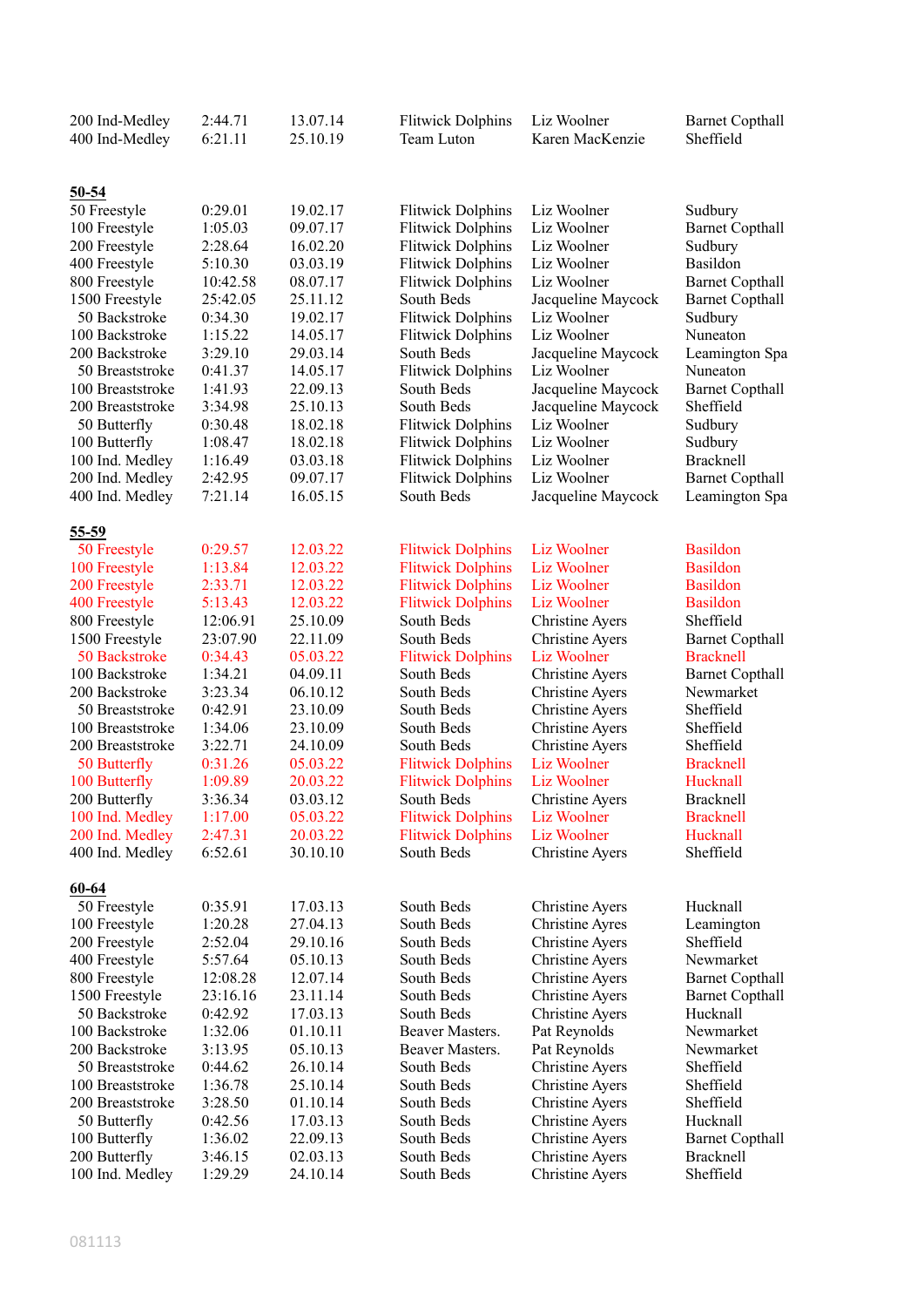| 200 Ind. Medley         | 3:13.74  | 26.10.14 | South Beds            | <b>Christine Ayers</b> | Sheffield              |
|-------------------------|----------|----------|-----------------------|------------------------|------------------------|
| 400 Ind. Medley         | 6:58.67  | 12.07.15 | South Beds            | <b>Christine Ayers</b> | <b>Barnet Copthall</b> |
|                         |          |          |                       |                        |                        |
|                         |          |          |                       |                        |                        |
| $65-69$<br>50 Freestyle | 0:37.98  | 03.03.19 | South Beds            | <b>Christine Ayers</b> | Basildon               |
| 100 Freestyle           | 1:24.13  | 01.10.16 | <b>Beaver Masters</b> | Pat Reynolds           | Newmarket              |
| 200 Freestyle           | 3:19.18  | 23.11.19 | South Beds            | <b>Christine Ayers</b> | <b>Barnet Copthall</b> |
| 400 Freestyle           | 6:14.33  | 01.10.16 | <b>Beaver Masters</b> | Pat Reynolds           | Newmarket              |
| 800 Freestyle           | 13:40.21 | 23.11.19 | South Beds            | <b>Christine Ayers</b> | <b>Barnet Copthall</b> |
| 1500 Freestyle          | 25:37.91 | 23.11.19 | South Beds            | <b>Christine Ayers</b> | <b>Barnet Copthall</b> |
| 50 Backstroke           | 0:53.91  | 22.04.18 | South Beds            | Liz Neale              | Newmarket              |
| 100 Backstroke          | 1:31.52  | 01.10.16 | <b>Beaver Masters</b> | Pat Reynolds           | Newmarket              |
| 200 Backstroke          | 3:13.65  | 01.10.16 | <b>Beaver Masters</b> | Pat Reynolds           | Newmarket              |
| 50 Breaststroke         | 0:46.94  | 17.11.18 | South Beds            | <b>Christine Ayers</b> | Basildon               |
| 100 Breaststroke        | 1:41.83  | 03.03.19 | South Beds            | Christine Ayers        | Basildon               |
| 200 Breaststroke        | 3:48.96  | 19.05.19 | South Beds            | <b>Christine Ayers</b> | Rugby                  |
| 50 Butterfly            | 0:49.31  | 03.10.09 | South Beds            | <b>Janet Masters</b>   | Newmarket              |
| 100 Ind. Medley         | 1:49.96  | 03.10.09 | South Beds            | Janet Masters          | Newmarket              |
|                         |          |          |                       |                        |                        |
| 70-74                   |          |          |                       |                        |                        |
| 50 Freestyle            | 0:41.08  | 31.10.10 | South Beds            | <b>Janet Masters</b>   | Sheffield              |
| 100 Freestyle           | 1:37.95  | 22.04.18 | South Beds            | Andrea Minor           | Newmarket              |
| 200 Freestyle           | 3:26.84  | 22.04.18 | South Beds            | Andrea Minor           | Newmarket              |
| 400 Freestyle           | 7:18.73  | 27.10.18 | South Beds            | Andrea Minor           | Sheffield              |
| 800 Freestyle           | 14:55.95 | 07.07.18 | South Beds            | Andrea Minor           | <b>Barnet Copthall</b> |
| 1500 Freestyle          | 28:37.72 | 26.10.18 | South Beds            | Andrea Minor           | Sheffield              |
| 50 Backstroke           | 0:46.96  | 05.09.10 | South Beds            | Janet Masters          | <b>Barnet Copthall</b> |
| 100 Backstroke          | 1:42.89  | 31.10.10 | South Beds            | Janet Masters          | Sheffield              |
| 50 Breaststroke         | 0:53.55  | 26.10.18 | South Beds            | Andrea Minor           | Sheffield              |
| 100 Breaststroke        | 2:00.25  | 22.04.18 | South Beds            | Andrea Minor           | Newmarket              |
| 200 Breaststroke        | 4:09.79  | 27.10.18 | South Beds            | Andrea Minor           | Sheffield              |
| 50 Butterfly            | 0:48.11  | 31.10.10 | South Beds            | Janet Masters          | Sheffield              |
| 100 Butterfly           | 1:51.13  | 29.10.10 | South Beds            | <b>Janet Masters</b>   | Sheffield              |
| 100 Ind. Medley         | 1:45.38  | 31.10.10 | South Beds            | <b>Janet Masters</b>   | Sheffield              |
| 200 Ind. Medley         | 3:55.02  | 24.04.10 | South Beds            | <b>Janet Masters</b>   | Leamington Spa         |
| $75 - 79$               |          |          |                       |                        |                        |
| 50 Freestyle            | 0:43.59  | 29.10.16 | South Beds            | <b>Janet Masters</b>   | Sheffield              |
| 100 Freestyle           | 1:41.66  | 04.09.16 | South Beds            | Janet Masters          | <b>Barnet Copthall</b> |
| 200 Freestyle           | 3:36.60  | 03.10.15 | South Beds            | Janet Masters          | Newmarket              |
| 400 Freestyle           | 7:40.03  | 10.07.16 | South Beds            | Janet Masters          | <b>Barnet Copthall</b> |
| 50 Backstroke           | 0:46.84  | 30.10.16 | South Beds            | Janet Masters          | Sheffield              |
| 100 Backstroke          | 1:43.94  | 29.10.16 | South Beds            | Janet Masters          | Sheffield              |
| 200 Backstroke          | 3.44.88  | 24.10.15 | South Beds            | Janet Masters          | Sheffield              |
| 50 Breaststroke         | 0:56.91  | 29.10.16 | South Beds            | Janet Masters          | Sheffield              |
| 100 Breaststroke        | 2:08.37  | 17.05.15 | South Beds            | Janet Masters          | Leamington Spa         |
| 50 Butterfly            | 0:50.31  | 06.09.15 | South Beds            | Janet Masters          | <b>Barnet Copthall</b> |
| 100 Butterfly           | 1:51.41  | 30.10.16 | South Beds            | <b>Janet Masters</b>   | Sheffield              |
| 100 Ind-Medley          | 1:46.18  | 24.10.15 | South Beds            | Janet Masters          | Sheffield              |
| 200 Ind-Medley          | 3:52.62  | 23.10.15 | South Beds            | <b>Janet Masters</b>   | Sheffield              |
| 400 Ind-Medley          | 8:20.33  | 25.10.15 | South Beds            | Janet Masters          | Sheffield              |
|                         |          |          |                       |                        |                        |
| $80 - 84$               |          |          |                       |                        |                        |
| 50 Freestyle            | 0:44.88  | 16.02.20 | South Beds            | Janet Masters          | Sudbury                |
| 50 Backstroke           | 0:51.83  | 07.03.20 | South Beds            | Janet Masters          | Basildon               |
| 100 Backstroke          | 1:49.82  | 07.03.20 | South Beds            | Janet Masters          | Basildon               |
| 50 Butterfly            | 0:53.78  | 07.03.20 | South Beds            | Janet Masters          | Basildon               |
| 100 Ind-Medley          | 1:53.97  | 07.03.20 | South Beds            | Janet Masters          | Basildon               |
| 200 Ind-Medley          | 4:19.75  | 29.10.21 | South Beds            | Janet Masters          | Sheffield              |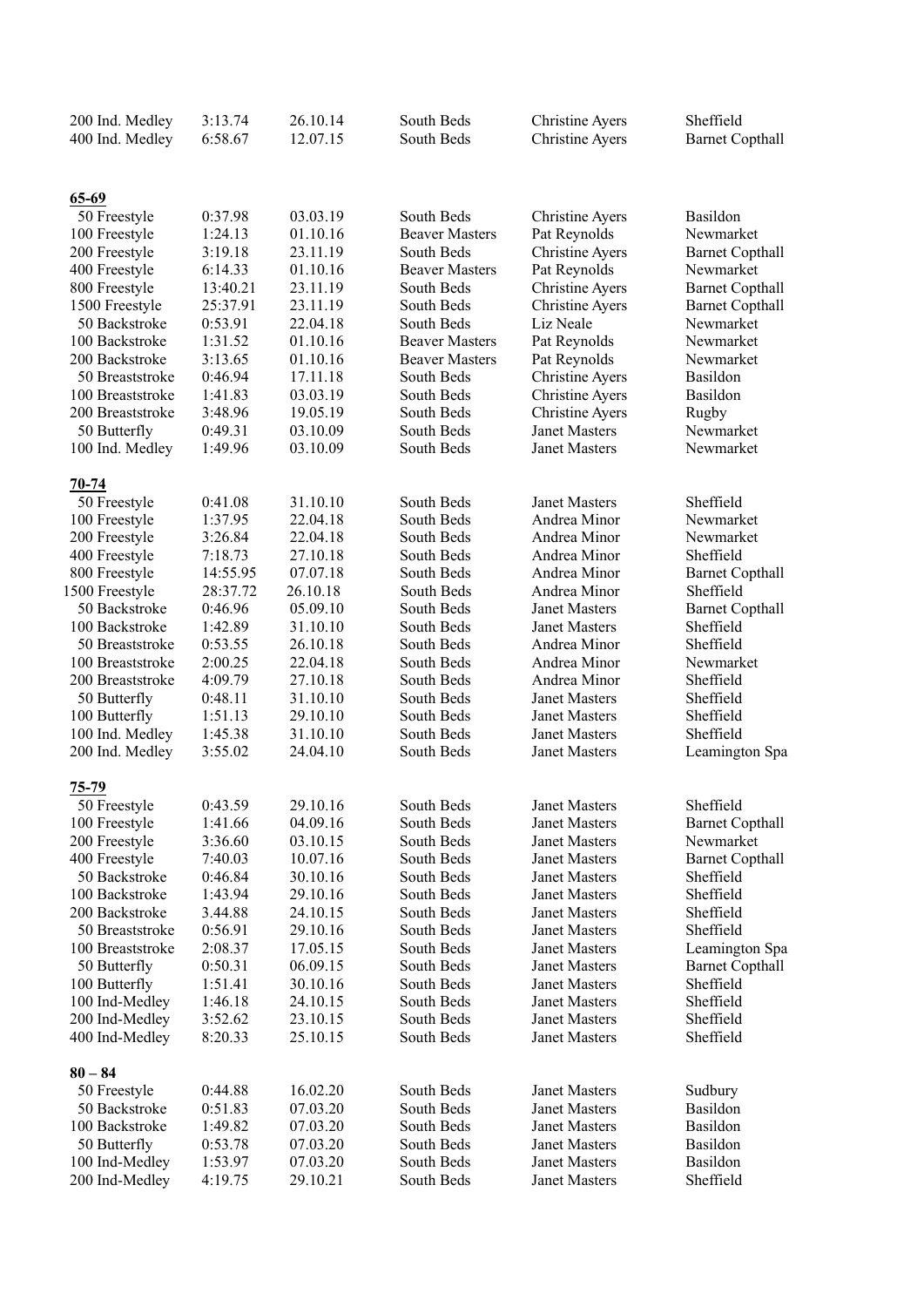# **MEN**

### **18-24**

| 50 Freestyle     | 0:23.82  | 29.10.16 | Putteridge               | <b>Brandon Nabarro</b> | Sheffield              |
|------------------|----------|----------|--------------------------|------------------------|------------------------|
| 100 Freestyle    | 0:52.24  | 28.10.16 | Putteridge               | Brandon Nabarro        | Sheffield              |
| 200 Freestyle    | 1:58.36  | 27.10.06 | <b>Flitwick Dolphins</b> | Aled Jones             | Sheffield              |
| 400 Freestyle    | 4:11.20  | 28.10.06 | <b>Flitwick Dolphins</b> | Aled Jones             | Sheffield              |
| 800 Freestyle    | 9:17.64  | 07.07.18 | Team Luton               | Alex Mason             | <b>Barnet Copthall</b> |
| 1500 Freestyle   | 18.06.54 | 23.11.14 | Putteridge               | Lewis King             | <b>Barnet Copthall</b> |
| 50 Backstroke    | 0:26.93  | 28.10.17 | South Beds               | <b>Matt Masters</b>    | Sheffield              |
| 100 Backstroke   | 0:58.37  | 27.10.17 | South Beds               | <b>Matt Masters</b>    | Sheffield              |
| 200 Backstroke   | 2:13.92  | 28.10.06 | Modernians               | David Wheeler          | Sheffield              |
| 50 Breaststroke  | 0:26.83  | 24.10.15 | Putteridge               | Lawrence Palmer        | Sheffield              |
| 100 Breaststroke | 1:01.39  | 25.10.14 | Putteridge               | Lawrence Palmer        | Sheffield              |
| 200 Breaststroke | 2:16.13  | 24.10.14 | Putteridge               | Lawrence Palmer        | Sheffield              |
| 50 Butterfly     | 0:25.68  | 25.10.15 | Putteridge               | Lawrence Palmer        | Sheffield              |
| 100 Butterfly    | 0:59.68  | 15.09.19 | South Beds               | Harry Wears            | <b>Barnet Copthall</b> |
| 200 Butterfly    | 2:11.85  | 29.10.16 | Putteridge               | <b>Brandon Nabarro</b> | Sheffield              |
| 100 Ind. Medley  | 0:57.30  | 24.10.15 | Putteridge               | Lawrence Palmer        | Sheffield              |
| 200 Ind. Medley  | 2:07.90  | 23.10.15 | Putteridge               | Lawrence Palmer        | Sheffield              |
| 400 Ind. Medley  | 4:48.82  | 28.10.17 | Team Luton               | Alex Mason             | Sheffield              |
|                  |          |          |                          |                        |                        |
| $25 - 29$        |          |          |                          |                        |                        |
| 50 Freestyle     | 0:24.93  | 26.10.19 | South Beds               | <b>Matt Masters</b>    | Sheffield              |
| 100 Freestyle    | 0:54.31  | 26.10.19 | South Beds               | <b>Matt Masters</b>    | Sheffield              |
| 200 Freestyle    | 2:02.37  | 25.10.19 | South Beds               | <b>Matt Masters</b>    | Sheffield              |
| 400 Freestyle    | 4:31.70  | 26.04.15 | Putteridge               | Lewis King             | Newmarket              |
| 800 Freestyle    | 9:59.20  | 31.10.21 | <b>Flitwick Dolphins</b> | Thomas Allen           | Sheffield              |
| 1500 Freestyle   | 19:25.79 | 29.10.21 | <b>Flitwick Dolphins</b> | Thomas Allen           | Sheffield              |
| 50 Backstroke    | 0:28.25  | 25.10.19 | South Beds               | <b>Matt Masters</b>    | Sheffield              |
| 100 Backstroke   | 1:00.28  | 27.10.19 | South Beds               | <b>Matt Masters</b>    | Sheffield              |
| 200 Backstroke   | 2:59.23  | 29.09.19 | Team Luton               | Sam Bradley            | Newmarket              |
| 50 Breaststroke  | 0:26.99  | 29.10.17 | Putteridge               | Lawrence Palmer        | Sheffield              |
| 100 Breaststroke | 0:59.23  | 28.10.17 | Putteridge               | Lawrence Palmer        | Sheffield              |
| 200 Breaststroke | 2:11.90  | 27.10.17 | Putteridge               | Lawrence Palmer        | Sheffield              |
| 50 Butterfly     | 0:25.78  | 12.11.17 | Putteridge               | Lawrence Palmer        | Newmarket              |
| 100 Butterfly    | 1:05.53  | 13.07.14 | South Beds               | Richard Lewindon       | <b>Barnet Copthall</b> |
| 200 Butterfly    | 2:56.27  | 29.10.21 | <b>Flitwick Dolphins</b> | Thomas Allen           | Sheffield              |
| 100 Ind. Medley  | 1:02.56  | 21.05.17 | Team Luton               | Michael Poynton        | Bexleyheath            |
| 200 Ind. Medley  | 2:25.38  | 17.05.15 | Putteridge               | Lewis King             | Leamington Spa         |
| 400 Ind-Medley   | 5:09.01  | 16.05.15 | Putteridge               | Lewis King             | Leamington Spa         |
|                  |          |          |                          |                        |                        |
| $30 - 34$        |          |          |                          |                        |                        |
| 50 Freestyle     | 0:26.00  | 31.10.10 | Biggleswade              | Ian Davies             | Sheffield              |
| 100 Freestyle    | 0:58.79  | 16.05.15 | South Beds               | Richard Lewindon       | Leamington Spa         |
| 200 Freestyle    | 2:14.19  | 26.10.14 | South Beds               | Chris Lewindon         | Sheffield              |
| 400 Freestyle    | 4:59.78  | 13.07.14 | South Beds               | Chris Lewindon         | <b>Barnet Copthall</b> |
| 800 Freestyle    | 10:58.71 | 26.10.14 | Putteridge               | Graeme Crowston        | Sheffield              |
| 50 Backstroke    | 0:32.72  | 25.10.14 | South Beds               | Chris Lewindon         | Sheffield              |
| 100 Backstroke   | 1:11.03  | 30.03.14 | South Beds               | Chris Lewindon         | Leamington Spa         |
| 200 Backstroke   | 2:35.62  | 01.03.14 | South Beds               | Chris Lewindon         | Bracknell              |
| 50 Breaststroke  | 0:33.64  | 24.10.15 | South Beds               | Richard Lewindon       | Sheffield              |
| 100 Breaststroke | 1.19.45  | 13.07.14 | South Beds               | Chris Lewindon         | <b>Barnet Copthall</b> |
| 200 Breaststroke | 2:51.89  | 16.05.15 | South Beds               | Chris Lewindon         | Leamington Spa         |
| 50 Butterfly     | 0:28.41  | 27.10.06 | Modernians               | John Tomlin            | Sheffield              |
| 100 Butterfly    | 1:02.05  | 29.10.06 | Modernians               | John Tomlin            | Sheffield              |
| 200 Butterfly    | 2:15.77  | 28.10.06 | Modernians               | John Tomlin            | Sheffield              |
| 100 Ind. Medley  | 1:05.42  | 28.10.06 | Modernians               | John Tomlin            | Sheffield              |
| 200 Ind. Medley  | 2:23.75  | 29.10.06 | Modernians               | John Tomlin            | Sheffield              |
|                  |          |          |                          |                        |                        |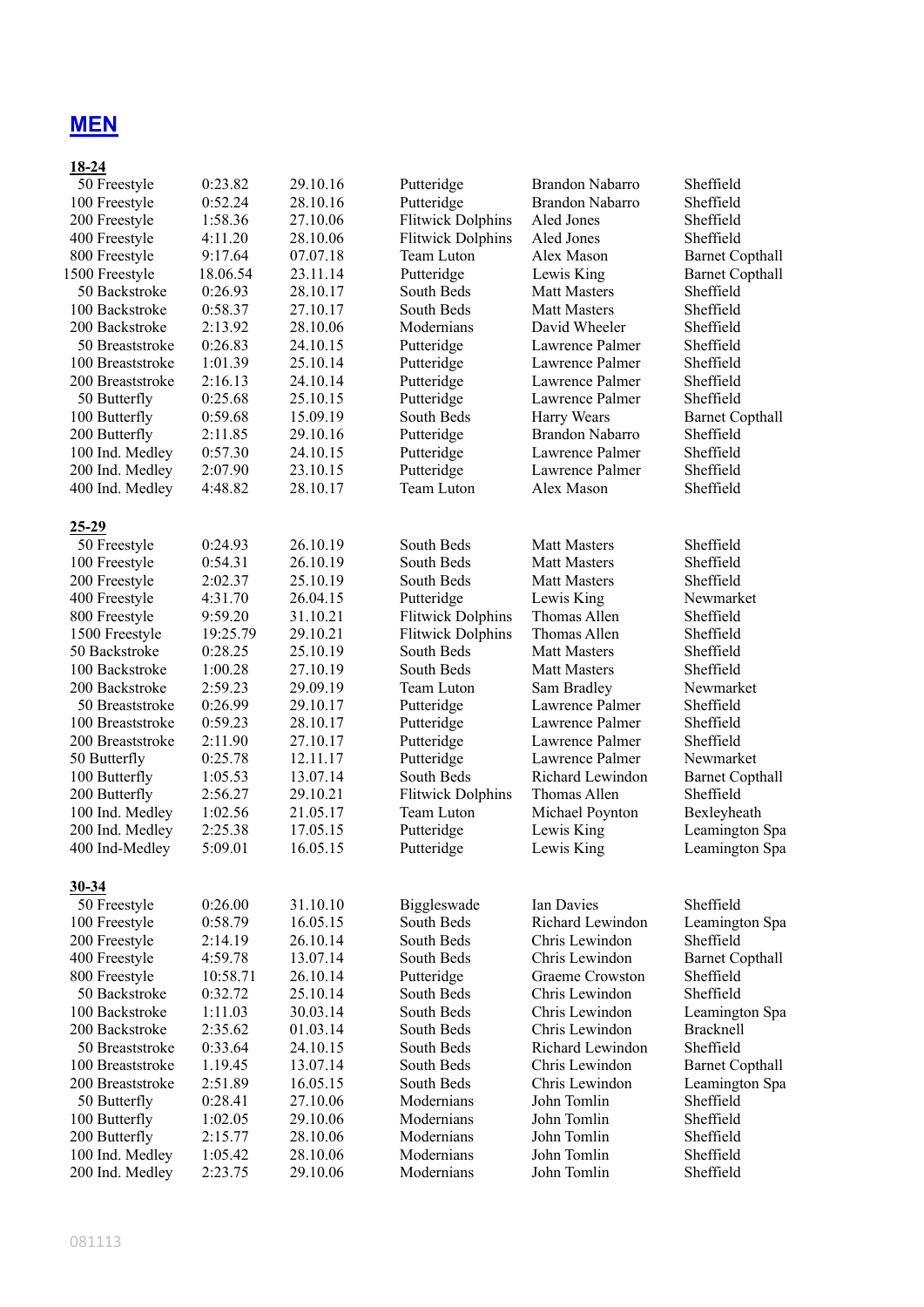| 400 Ind Medley   | 5:29.70  | 16.05.15 | South Beds               | Chris Lewindon      | Leamington Spa         |
|------------------|----------|----------|--------------------------|---------------------|------------------------|
| $35 - 39$        |          |          |                          |                     |                        |
| 50 Freestyle     | 0:25.97  | 10.11.19 | <b>Flitwick Dolphins</b> | Mike Outtram        | <b>Bury St Edmunds</b> |
| 100 Freestyle    | 0:57.49  | 03.03.19 | <b>Flitwick Dolphins</b> | Mike Outtram        | Basildon               |
| 200 Freestyle    | 2:16.87  | 24.04.09 | South Beds               | Howard Gell         | Leamington Spa         |
| 800 Freestyle    | 11:42.09 | 26.10.08 | Luton SC                 | John O'Rourke       | Sheffield              |
| 1500 Freestyle   | 20:29.28 | 22.11.09 | South Beds               | Howard Gell         | <b>Barnet Copthall</b> |
| 50 Backstroke    | 0:29.42  | 10.10.21 | <b>Flitwick Dolphins</b> | Mike Outtram        | Newmarket              |
| 100 Backstroke   | 1:03.48  | 10.10.21 | <b>Flitwick Dolphins</b> | Mike Outtram        | Newmarket              |
| 50 Breaststroke  | 0:33.02  | 16.02.14 | Biggleswade              | Nick Titchener      | Sudbury                |
| 100 Breaststroke | 1:12.05  | 16.02.14 | Biggleswade              | Nick Titchener      | Sudbury                |
| 200 Breaststroke | 2:45.42  | 29.09.19 | <b>Flitwick Dolphins</b> | Alistair Shaw       | Newmarket              |
| 50 Butterfly     | 0:30.30  | 17.11.18 | <b>Flitwick Dolphins</b> | Mike Outtram        | Basildon               |
| 100 Butterfly    | 1:03.22  | 25.10.08 | Modernians               | John Tomlin         | Sheffield              |
| 200 Butterfly    | 2:22.36  | 25.10.08 | Modernians               | John Tomlin         | Sheffield              |
| 100 Ind. Medley  | 1:03.62  | 10.10.21 | <b>Flitwick Dolphins</b> | Mike Outtram        | Newmarket              |
| 200 Ind-Medley   | 2:25.97  | 26.10.18 | <b>Flitwick Dolphins</b> | Mike Outtram        | Sheffield              |
| 40-44            |          |          |                          |                     |                        |
| 50 Freestyle     | 0:24.86  | 24.10.08 | Modernians               | Marcel Scholten     | Sheffield              |
| 100 Freestyle    | 0:55.14  | 25.10.08 | Modernians               | Marcel Scholten     | Sheffield              |
| 200 Freestyle    | 2:07.80  | 12.03.22 | <b>Flitwick Dolphins</b> | <b>Mike Outtram</b> | <b>Basildon</b>        |
| 400 Freestyle    | 4:45.46  | 10.10.21 | <b>Flitwick Dolphins</b> | Alistair Shaw       | Newmarket              |
| 800 Freestyle    | 9:58.73  | 27.10.19 | South Beds               | Peter Gleed         | Sheffield              |
| 1500 Freestyle   | 18:57.81 | 25.10.19 | South Beds               | Peter Gleed         | Sheffield              |
| 50 Backstroke    | 0.29.76  | 12.03.22 | <b>Flitwick Dolphins</b> | <b>Mike Outtram</b> | <b>Basildon</b>        |
| 100 Backstroke   | 1:04.69  | 12.03.22 | <b>Flitwick Dolphins</b> | <b>Mike Outtram</b> | <b>Basildon</b>        |
| 200 Backstroke   | 2:32.20  | 28.10.06 | Luton SC                 | Andrew Byrne        | Sheffield              |
| 50 Breaststroke  | 0:31.24  | 25.10.08 | Modernians               | Marcel Scholten     | Sheffield              |
| 100 Breaststroke | 1:09.23  | 25.10.08 | Modernians               | Marcel Scholten     | Sheffield              |
| 200 Breaststroke | 2:34.63  | 24.10.08 | Modernians               | Marcel Scholten     | Sheffield              |
| 50 Butterfly     | 0:29.66  | 31.03.19 | South Beds               | Peter Gleed         | Gloucester             |
| 100 Butterfly    | 1:06.34  | 25.10.19 | South Beds               | Peter Gleed         | Sheffield              |
| 200 Butterfly    | 2:34.74  | 22.09.19 | South Beds               | Peter Gleed         | Leicester              |
| 100 Ind. Medley  | 1:04.23  | 12.03.22 | <b>Flitwick Dolphins</b> | <b>Mike Outtram</b> | <b>Basildon</b>        |
| 200 Ind. Medley  | 2:43.37  | 26.10.13 | Team Luton               | Mark Wareham        | Sheffield              |
| 400 Ind-Medley   | 5:17.98  | 31.03.19 | South Beds               | Peter Gleed         | Gloucester             |
| 45-49            |          |          |                          |                     |                        |
| 50 Freestyle     | 0:25.20  | 25.10.13 | Modernians               | Marcel Scholten     | Sheffield              |
| 100 Freestyle    | 0:55.52  | 09.12.12 | Modernians               | Marcel Scholten     | Sheffield              |
| 200 Freestyle    | 2:10.41  | 27.10.06 | Luton SC                 | Ian Stoughton       | Sheffield              |
| 400 Freestyle    | 4:41.28  | 28.10.06 | Luton SC                 | Ian Stoughton       | Sheffield              |
| 800 Freestyle    | 10:05.94 | 29.10.06 | Luton SC                 | Ian Stoughton       | Sheffield              |
| 1500 Freestyle   | 19:44.86 | 21.11.09 | Luton SC                 | David Wright        | <b>Barnet Copthall</b> |
| 50 Backstroke    | 0:31.52  | 23.04.06 | Modernians               | Dave Cartledge      | Gloucester             |
| 100 Backstroke   | 1:07.38  | 03.12.06 | Modernians               | Dave Cartledge      | Milton Keynes          |
| 200 Backstroke   | 2:42.43  | 19.07.08 | Luton SC                 | Andrew Byrne        | <b>Barnet Copthall</b> |
| 50 Breaststroke  | 0:31.51  | 26.10.12 | Modernians               | Marcel Scholten     | Sheffield              |
| 100 Breaststroke | 1:09.92  | 09.12.12 | Modernians               | Marcel Scholten     | Sheffield              |
| 200 Breaststroke | 2:35.38  | 27.10.12 | Modernians               | Marcel Scholten     | Sheffield              |
| 50 Butterfly     | 0:29.51  | 20.11.11 | Modernians               | Marcel Scholten     | Newmarket              |
| 100 Butterfly    | 1:07.80  | 29.10.06 | Luton SC                 | Ian Stoughton       | Sheffield              |
| 200 Butterfly    | 2:40.34  | 23.10.09 | Luton SC                 | David Wright        | Sheffield              |
| 100 Ind. Medley  | 1:05.24  | 23.04.06 | Modernians               | Dave Cartledge      | Gloucester             |
| 200 Ind. Medley  | 2:22.47  | 03.12.06 | Modernians               | Dave Cartledge      | Milton Keynes          |
| 400 Ind. Medley  | 6:03.38  | 30.10.10 | Team Luton               | David Wright        | Sheffield              |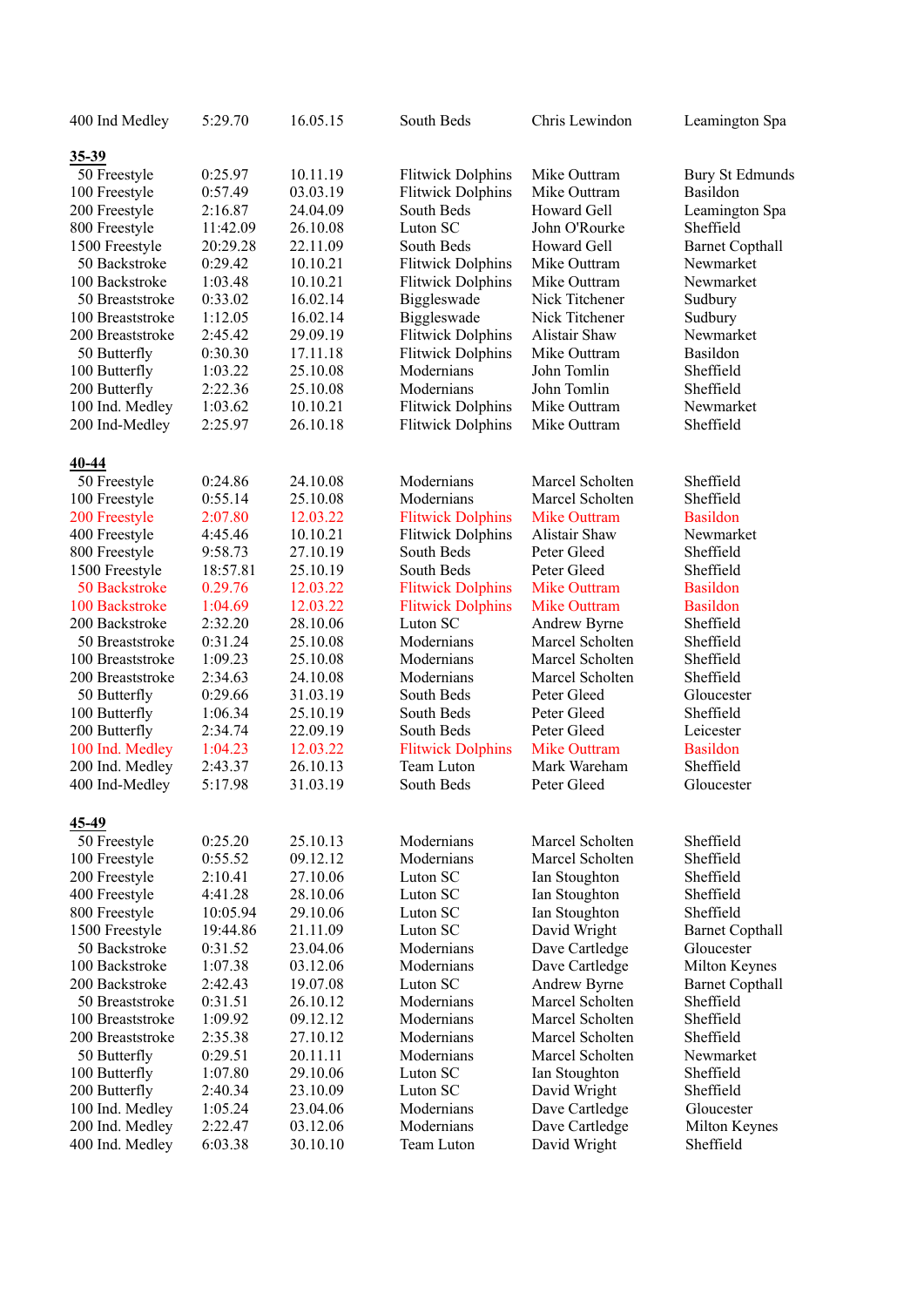#### **50-54**

| 50 Freestyle                    | 0:25.90            | 21.01.18             | Modernians                             | Marcel Scholten             | Terneuzen (Nederland)  |
|---------------------------------|--------------------|----------------------|----------------------------------------|-----------------------------|------------------------|
| 100 Freestyle                   | 0:56.38            | 19.11.17             | Modernians                             | Marcel Scholten             | Sheffield              |
| 200 Freestyle                   | 2:19.90            | 26.10.08             | Luton SC                               | Ian Murray                  | Sheffield              |
| 400 Freestyle                   | 4:57.42            | 09.07.17             | Modernians                             | Marcel Scholten             | <b>Barnet Copthall</b> |
| 800 Freestyle                   | 10:25.84           | 29.10.11             | Team Luton                             | David Wright                | Sheffield              |
| 1500 Freestyle                  | 19:54.27           | 26.10.12             | Team Luton                             | David Wright                | Sheffield              |
| 50 Backstroke                   | 0:30.89            | 29.10.06             | Luton SC                               | Graham Powell               | Sheffield              |
| 100 Backstroke                  | 1:07.85            | 29.10.06             | Luton SC                               | Graham Powell               | Sheffield              |
| 200 Backstroke                  | 2:31.31            | 28.10.06             | Luton SC                               | Graham Powell               | Sheffield              |
| 50 Breaststroke                 | 0:32.17            | 11.12.16             | Modernians                             | Marcel Scholten             | Sheffield              |
| 100 Breaststroke                | 1:11.42            | 11.12.16             | Modernians                             | Marcel Scholten             | Sheffield              |
| 200 Breaststroke                | 2:46.98            | 10.09.17             | Modernians                             | Marcel Scholten             | Maidenhead             |
| 50 Butterfly                    | 0:29.91            | 27.10.06             | Luton SC                               | Graham Powell               | Sheffield              |
| 100 Butterfly                   | 1:05.71            | 27.10.07             | Luton SC                               | Graham Powell               | Sheffield              |
| 200 Butterfly                   | 2:30.92            | 08.10.06             | Luton SC                               | Graham Powell               | Sheffield              |
| 100 Ind. Medley                 | 1:06.32            | 20.01.18             | Modernians                             | Marcel Scholten             | Terneuzen (Nederland)  |
| 200 Ind. Medley                 | 2:31.00            | 01.10.17             | Modernians                             | Marcel Scholten             | Newmarket              |
| 400 Ind-Medley                  | 5:59.40            | 25.10.14             | Team Luton                             | Alastair Gibb               | Sheffield              |
|                                 |                    |                      |                                        |                             |                        |
| $55 - 59$                       |                    |                      |                                        |                             |                        |
| 50 Freestyle                    | 0:27.79            | 15.11.15             | Modernians                             | Dave Cartledge              | Newmarket              |
| 100 Freestyle                   | 1:05.31            | 26.10.19             | South Beds                             | Peter Masters               | Sheffield              |
| 200 Freestyle                   | 2:22.73            | 24.04.16             | Team Luton                             | David Wright                | Newmarket              |
| 400 Freestyle                   | 5:02.45            | 09.07.17             | Modernians                             | Dave Cartledge              | <b>Barnet Copthall</b> |
| 800 Freestyle                   | 10:35.19           | 28.10.12             | <b>Flitwick Dolphins</b>               | Ian Murray                  | Sheffield              |
| 1500 Freestyle                  | 20:09.96           | 26.10.12             | <b>Flitwick Dolphins</b>               | Ian Murray                  | Sheffield              |
| 50 Backstroke                   | 0:31.36            | 27.10.13             | Team Luton                             | Graham Powell               | Sheffield              |
| 100 Backstroke                  | 1:09.04            | 28.10.11             | Team Luton                             | Graham Powell               | Sheffield              |
| 200 Backstroke                  | 2:29.00            | 24.10.15             | Modernians                             | Dave Cartledge              | Sheffield              |
| 50 Breaststroke                 | 0:34.15            | 23.10.15             | Modernians                             | Dave Cartledge              | Sheffield              |
| 100 Breaststroke                | 1:13.97            | 23.10.15             | Modernians                             | Dave Cartledge              | Sheffield              |
| 200 Breaststroke                | 2:47.37            | 24.10.15             | Modernians                             | Dave Cartledge              | Sheffield              |
| 50 Butterfly                    | 0:30.43            | 15.11.15             | Modernians                             | Dave Cartledge              | Newmarket              |
| 100 Butterfly                   | 1:08.36            | 29.10.11             | Team Luton                             | Graham Powell               | Sheffield              |
| 200 Butterfly                   | 2:41.63            | 30.10.11             | Team Luton                             | Graham Powell               | Sheffield              |
| 100 Ind. Medley                 | 1:07.82            | 24.10.15             | Modernians                             | Dave Cartledge              | Sheffield              |
| 200 Ind. Medley                 | 2:28.98            | 23.10.15             | Modernians                             | Dave Cartledge              | Sheffield              |
| 400 Ind. Medley                 | 5:56.73            | 25.10.15             | Team Luton                             | Alastair Gibb               | Sheffield              |
|                                 |                    |                      |                                        |                             |                        |
|                                 |                    |                      |                                        |                             |                        |
| $60 - 64$<br>50 Freestyle       | 0.29.80            | 28.10.18             | Team Luton                             | Graham Powell               | Sheffield              |
| 100 Freestyle                   | 1:06.06            | 26.04.18             | Team Luton                             | Graham Powell               | Sheffield              |
|                                 |                    |                      | <b>Team Luton</b>                      |                             |                        |
| 200 Freestyle                   | 2:25.26<br>5:09.66 | 05.03.22<br>19.09.21 | Team Luton                             | David Wright                | <b>Bracknell</b>       |
| 400 Freestyle                   |                    |                      |                                        | David Wright                | <b>Barnet Copthall</b> |
| 800 Freestyle                   | 11:06.31           | 29.10.17             | <b>Flitwick Dolphins</b>               | Ian Murray                  | Sheffield              |
| 1500 Freestyle<br>50 Backstroke | 21:27.57           | 27.10.17             | <b>Flitwick Dolphins</b><br>Team Luton | Ian Murray<br>Graham Powell | Sheffield              |
|                                 | 0:32.53            | 05.03.16             |                                        |                             | Bracknell              |
| 100 Backstroke                  | 1:12.02            | 29.10.16             | Team Luton                             | <b>Graham Powell</b>        | Sheffield              |
| 200 Backstroke                  | 2:39.89            | 28.10.16             | Team Luton                             | Graham Powell               | Sheffield              |
| 50 Breaststroke                 | 0:37.32            | 24.10.15             | Team Luton                             | Colin Mayes                 | Sheffield              |
| 100 Breaststroke                | 1:23.28            | 23.10.15             | Team Luton                             | Colin Mayes                 | Sheffield              |
| 200 Breaststroke                | 3:01.84            | 24.10.15             | Team Luton                             | Colin Mayes                 | Sheffield              |
| 50 Butterfly                    | 0:31.39            | 28.10.16             | Team Luton                             | Graham Powell               | Sheffield              |
| 100 Butterfly                   | 1:08.70            | 04.09.16             | Team Luton                             | Graham Powell               | <b>Barnet Copthall</b> |
| 200 Butterfly                   | 2:46.83            | 29.10.21             | Team Luton                             | David Wright                | Sheffield              |
| 100 Ind-Medley                  | 1.13.12            | 30.10.16             | Team Luton                             | Graham Powell               | Sheffield              |
| 200 Ind. Medley                 | 2:43.14            | 29.10.17             | Team Luton                             | Graham Powell               | Sheffield              |
| 400 Ind. Medley                 | 6:36.94            | 02.10.16             | South Beds                             | Chris Marshall              | Leamington Spa         |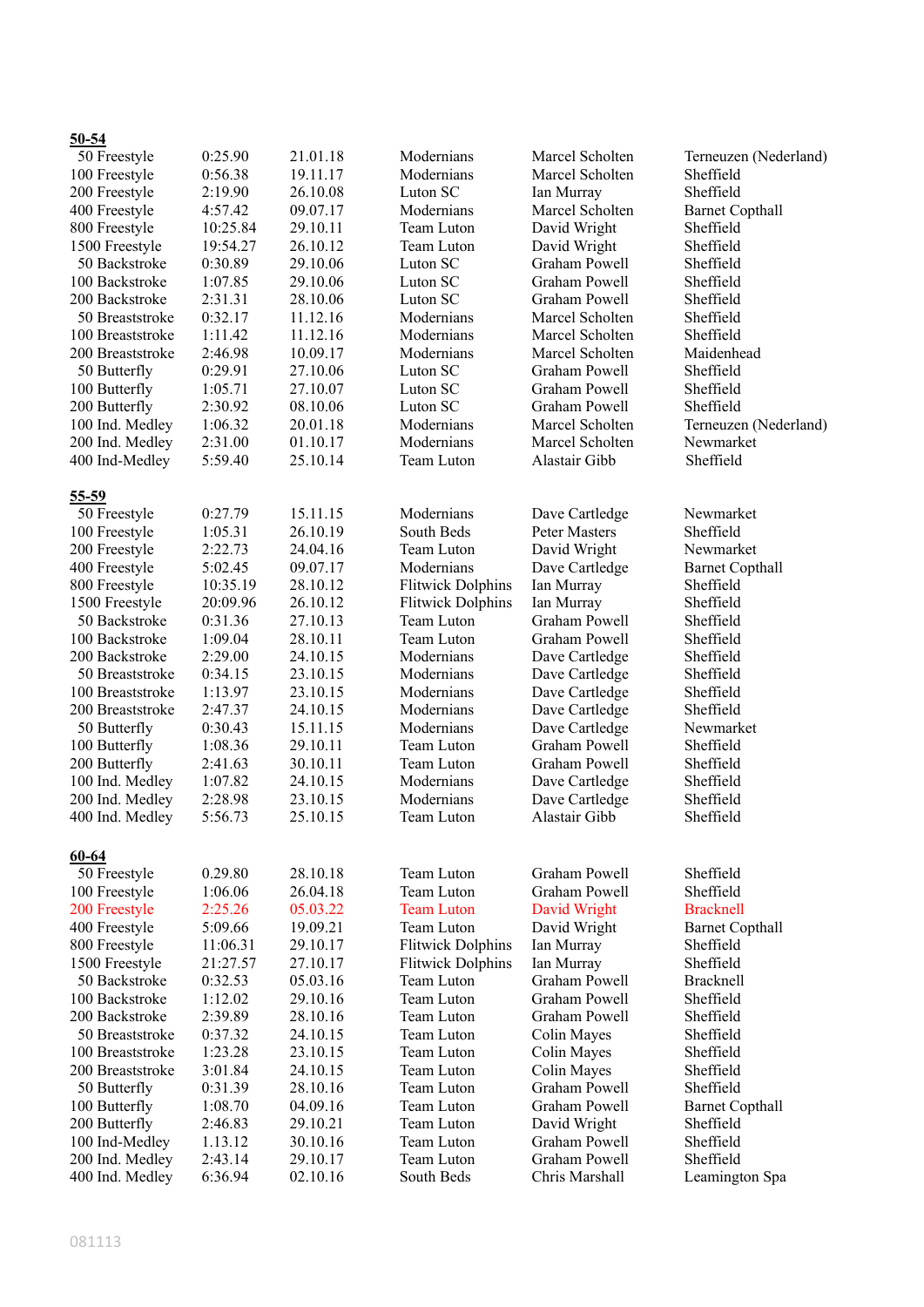| <u> və-vz</u>    |          |          |                       |                       |                        |
|------------------|----------|----------|-----------------------|-----------------------|------------------------|
| 50 Freestyle     | 0:31.59  | 29.10.21 | Team Luton            | Graham Powell         | Sheffield              |
| 100 Freestyle    | 1:11.03  | 26.10.18 | South Beds            | Peter Iles            | Sheffield              |
| 200 Freestyle    | 2:40.28  | 27.10.18 | South Beds            | Peter Iles            | Sheffield              |
| 400 Freestyle    | 5:47.94  | 27.10.18 | South Beds            | Peter Iles            | Sheffield              |
| 800 Freestyle    | 12:19.06 | 28.10.18 | South Beds            | Peter Iles            | Sheffield              |
| 1500 Freestyle   | 24:54.64 | 25.11.18 | Biggleswade           | Joe Lound-Keast       | <b>Barnet Copthall</b> |
| 50 Backstroke    | 0:34.21  | 29.10.21 | Team Luton            | Graham Powell         | Sheffield              |
| 100 Backstroke   | 1:15.87  | 10.10.21 | Team Luton            | Graham Powell         | Newmarket              |
| 200 Backstroke   | 2:52.91  | 10.10.21 | Team Luton            | Graham Powell         | Newmarket              |
| 50 Breaststroke  | 0:40.49  | 29.10.21 | Team Luton            | Colin Mayes           | Sheffield              |
| 100 Breaststroke | 1:29.00  | 30.10.21 | Team Luton            | Malcolm Barton        | Sheffield              |
|                  | 3:20.26  |          | Team Luton            |                       |                        |
| 200 Breaststroke |          | 31.10.21 |                       | Malcolm Barton        | Sheffield              |
| 50 Butterfly     | 0:33.19  | 31.10.21 | Team Luton            | Graham Powell         | Sheffield              |
| 100 Butterfly    | 1:16.08  | 29.10.21 | Team Luton            | Graham Powell         | Sheffield              |
| 200 Butterfly    | 3:34.93  | 07.03.20 | Team Luton            | Malcolm Barton        | Bracknell              |
| 100 Ind. Medley  | 1:22.04  | 24.03.06 | Beaver Masters.       | Alan Jackson          | Guernsey               |
| 200 Ind. Medley  | 3:05.06  | 24.03.06 | <b>Beaver Masters</b> | Alan Jackson          | Guernsey               |
| 400 Ind. Medley  | 7:29.23  | 31.10.21 | Team Luton            | <b>Malcolm Barton</b> | Sheffield              |
|                  |          |          |                       |                       |                        |
| $70 - 74$        |          |          |                       |                       |                        |
| 50 Freestyle     | 0:31.94  | 16.05.09 | Beaver Masters.       | Alan Jackson          | Norwich                |
| 100 Freestyle    | 1:12.43  | 03.10.09 | Beaver Masters.       | Alan Jackson          | Newmarket              |
| 200 Freestyle    | 2:48.55  | 03.04.09 | Beaver Masters.       | Alan Jackson          | Guernsey               |
| 400 Freestyle    | 6:23.58  | 10.10.21 | Biggleswade           | Joe Lound-Keast       | Newmarket              |
| 800 Freestyle    | 13:01.15 | 28.11.21 | Biggleswade           | Joe Lound-Keast       | <b>Barnet Copthall</b> |
| 1500 Freestyle   | 24:36.89 | 28.11.21 | Biggleswade           | Joe Lound-Keast       | <b>Barnet Copthall</b> |
| 50 Backstroke    | 0:38.71  | 16.05.09 | Beaver Masters.       | Alan Jackson          | Norwich                |
| 100 Backstroke   | 1:24.70  | 03.04.09 | Beaver Masters.       | Alan Jackson          | Guernsey               |
| 200 Backstroke   | 3:05.74  | 03.04.09 | Beaver Masters.       | Alan Jackson          | Guernsey               |
| 50 Breaststroke  | 0:44.04  | 03.10.09 | Beaver Masters.       | Alan Jackson          | Newmarket              |
| 100 Breaststroke | 1:40.06  | 03.10.09 | Beaver Masters.       | Alan Jackson          | Newmarket              |
|                  |          |          |                       |                       |                        |
| 200 Breaststroke | 3:42.43  | 05.03.22 | <b>Biggleswade</b>    | Joe Lound-Keast       | <b>Bracknell</b>       |
| 50 Butterfly     | 0:36.94  | 14.02.09 | Beaver Masters.       | Alan Jackson          | Sudbury                |
| 100 Butterfly    | 1:54.83  | 07.07.13 | Team Luton            | Paul Clarke           | <b>Barnet Copthall</b> |
| 200 Butterfly    | 4:45.28  | 15.07.12 | Team Luton            | Paul Clarke           | <b>Barnet Copthall</b> |
| 100 Ind. Medley  | 1:21.74  | 04.02.09 | Beaver Masters.       | Alan Jackson          | Sudbury                |
| 200 Ind. Medley  | 3:13.56  | 03.04.09 | Beaver Masters.       | Alan Jackson          | Guernsey               |
| 400 Ind. Medley  | 8:28.76  | 28.04.13 | Team Luton            | Paul Clarke           | Leamington             |
|                  |          |          |                       |                       |                        |
| $75 - 79$        |          |          |                       |                       |                        |
| 50 Freestyle     | 0:39.50  | 29.04.07 | Bedford Masters.      | <b>Basil Gell</b>     | Aylesbury              |
| 100 Freestyle    | 1:32.26  | 29.04.07 | Bedford Masters.      | <b>Basil Gell</b>     | Aylesbury              |
| 200 Freestyle    | 3:36.75  | 03.12.06 | Bedford Masters.      | <b>Basil Gell</b>     | Milton Keynes          |
| 400 Freestyle    | 8:00.79  | 07.07.19 | Beaver Masters.       | Paul Clarke           | <b>Barnet Copthall</b> |
| 800 Freestyle    | 16:56.15 | 08.07.06 | Luton SC              | William Mackay        | <b>Barnet Copthall</b> |
| 1500 Freestyle   | 32:50.86 | 25.11.18 | <b>Beaver Masters</b> | Paul Clarke           | <b>Barnet Copthall</b> |
| 50 Backstroke    | 0:48.60  | 05.05.06 | Bedford Masters.      | <b>Basil Gell</b>     | Leamington Spa         |
| 100 Backstroke   | 1:49.87  | 03.12.06 | Bedford Masters.      | <b>Basil Gell</b>     | Milton Keynes          |
| 200 Backstroke   | 3:57.13  | 30.09.18 | Beaver Masters.       | Paul Clarke           | Newmarket              |
| 50 Breaststroke  | 0:48.90  | 18.03.17 | Beaver Masters.       | Paul Clarke           | Stafford               |
| 100 Breaststroke | 1:52.78  | 29.04.07 | Bedford Masters.      | <b>Basil Gell</b>     | Aylesbury              |
| 200 Breaststroke | 4:06.92  |          | Bedford Masters.      | <b>Basil Gell</b>     |                        |
|                  |          | 05.05.06 |                       |                       | Leamington Spa         |
| 50 Butterfly     | 0:54.43  | 21.05.17 | Beaver Masters.       | Paul Clarke           | Bexleyheath            |
| 100 Butterfly    | 2:08.12  | 03.09.17 | Beaver Masters.       | Paul Clarke           | <b>Barnet Copthall</b> |
| 200 Butterfly    | 5:27.00  | 05.05.06 | Bedford Masters.      | <b>Basil Gell</b>     | Leamington Spa         |
| 100 Ind. Medley  | 1:49.48  | 29.04.07 | Bedford Masters.      | <b>Basil Gell</b>     | Aylesbury              |
| 200 Ind. Medley  | 4:01.54  | 03.12.06 | Bedford Masters.      | <b>Basil Gell</b>     | Milton Keynes          |
| 400 Ind. Medley  | 8:46.50  | 21.07.07 | Bedford Masters.      | <b>Basil Gell</b>     | <b>Barnet Copthall</b> |
|                  |          |          |                       |                       |                        |